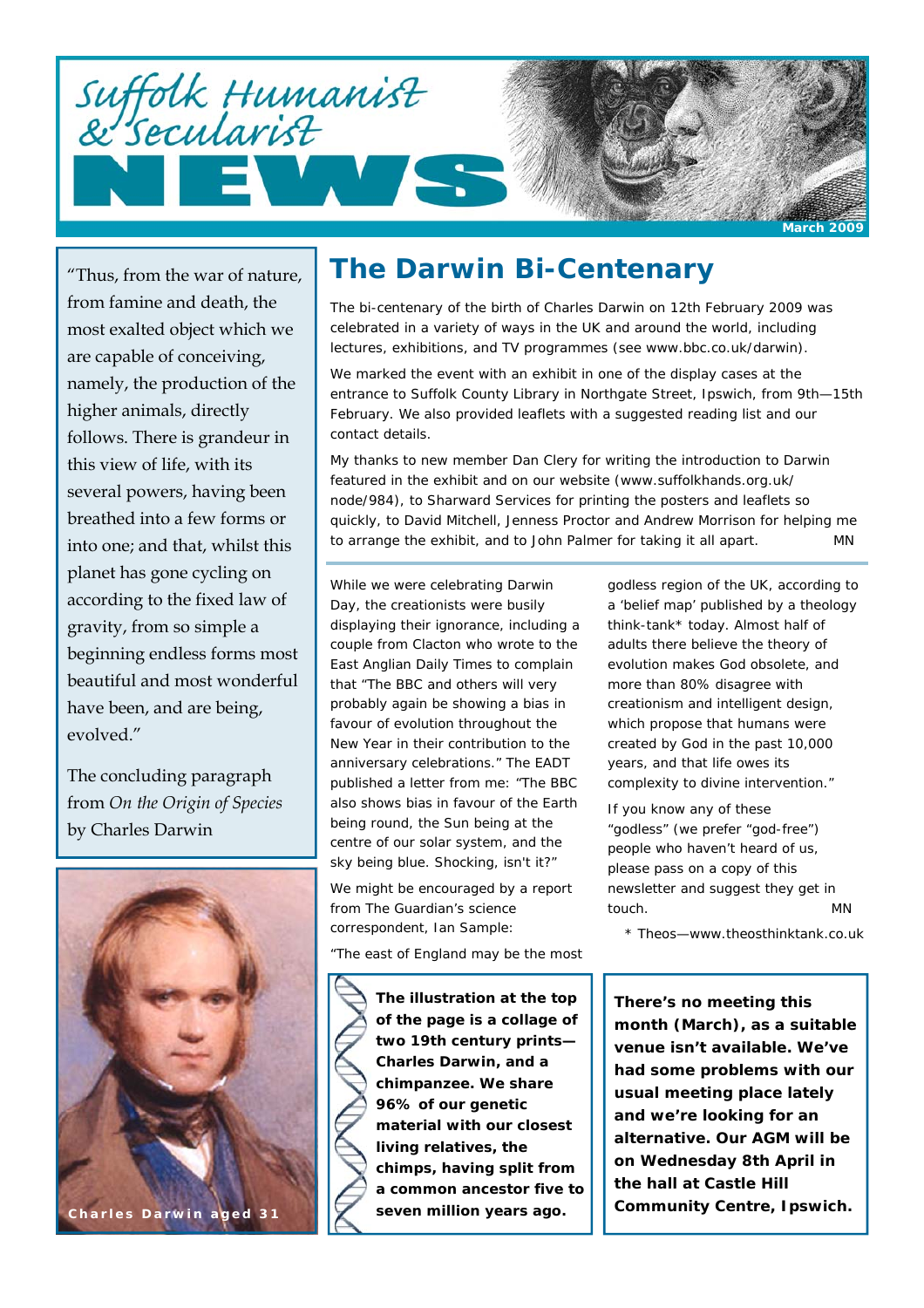#### **Wanted: group secretary**

I'm retiring as group secretary at our AGM next month (April 2009), having done the job for most of the last seventeen years. We need someone to take over our administration as a volunteer, which involves:

- Arranging group meetings, including organising the venues and liaising with guest speakers.
- Booking committee phone conferences.
- Preparing and circulating agendas for committee meetings and the AGM.
- Dealing with phone enquires and emails on behalf of the group, some of which come via our website.
- Dealing with media enquiries and referring them when necessary.
- Correspondence with enquirers, including prospective members.
- Communicating with staff at the BHA, NSS, and SIFRE on our behalf.
- Liaising with the chairperson, newsletter editor, membership officer, and webmaster.
- Arranging collection of newsletters from the printers, and organising their mailing with volunteers. You'll need:
- A computer with Internet access, preferably broadband.

• Microsoft Outlook, Word and Excel.



- A phone line with an answering service or machine (can be supplied).
- Space for files and stationery.

Other committee members and volunteers will work with you, and I'll provide support during a transition period say, three months. Committee member Andrew Morrison has offered to write the minutes.

You may find that there are one or two phone calls or emails to deal with most days, otherwise the work is mainly concentrated on the meetings and newsletters. The committee meets several times a year, and there are monthly group meetings. All expenses are paid.

Please note that my decision is final; I won't be able to continue even if no one volunteers, due to health problems and decreasing eyesight. I'm willing to continue as a committee member, Humanist speaker, SACRE member and SIFRE tutor, and I'll continue to design and edit the newsletter for as long as I can, but as this may not be for long, it would be helpful if one or more people could volunteer to do this too—training can be arranged.

My son Nathan, our webmaster, will continue to maintain our website. Sophie Lovejoy has agreed to help with this.

*Margaret Nelson* 

#### **Schools mailshot**

Through my membership of Suffolk's SACRE (Standing Advisory Council for Religious Education), I helped devise the new Suffolk RE syllabus that was introduced in September 2007. It includes Humanist and secular world views. However, I get the impression that not many RE teachers have got far with that part of the syllabus. Our county RE advisor has invited several teachers to talk about their approach to the subject at SACRE meetings, and I've usually asked them how they teach about Humanism. So far, their answers haven't been encouraging. One said he didn't really know much about Humanism, another said she hadn't got around to it yet. None could report anything much, and none seemed to know about the BHA's website for schools, though they were all supposed to have been circulated with the details. Our committee has agreed that we should send information about resources for teachers, including the BHA's EdLines education newsletter, to all the schools in the county. We'll arrange an envelope stuffing session soon. If you're willing to help, please get in touch.



Our pub lunches are increasingly popular. Some members prefer them to the evening meetings. I've given up worrying about themed discussions; it's impossible to get a word in edgeways when a bunch of us get going.

Here, Gary Proctor, Dennis Johnston and John Benford are in earnest conversation at The Seal, Woodbridge, on 17th January.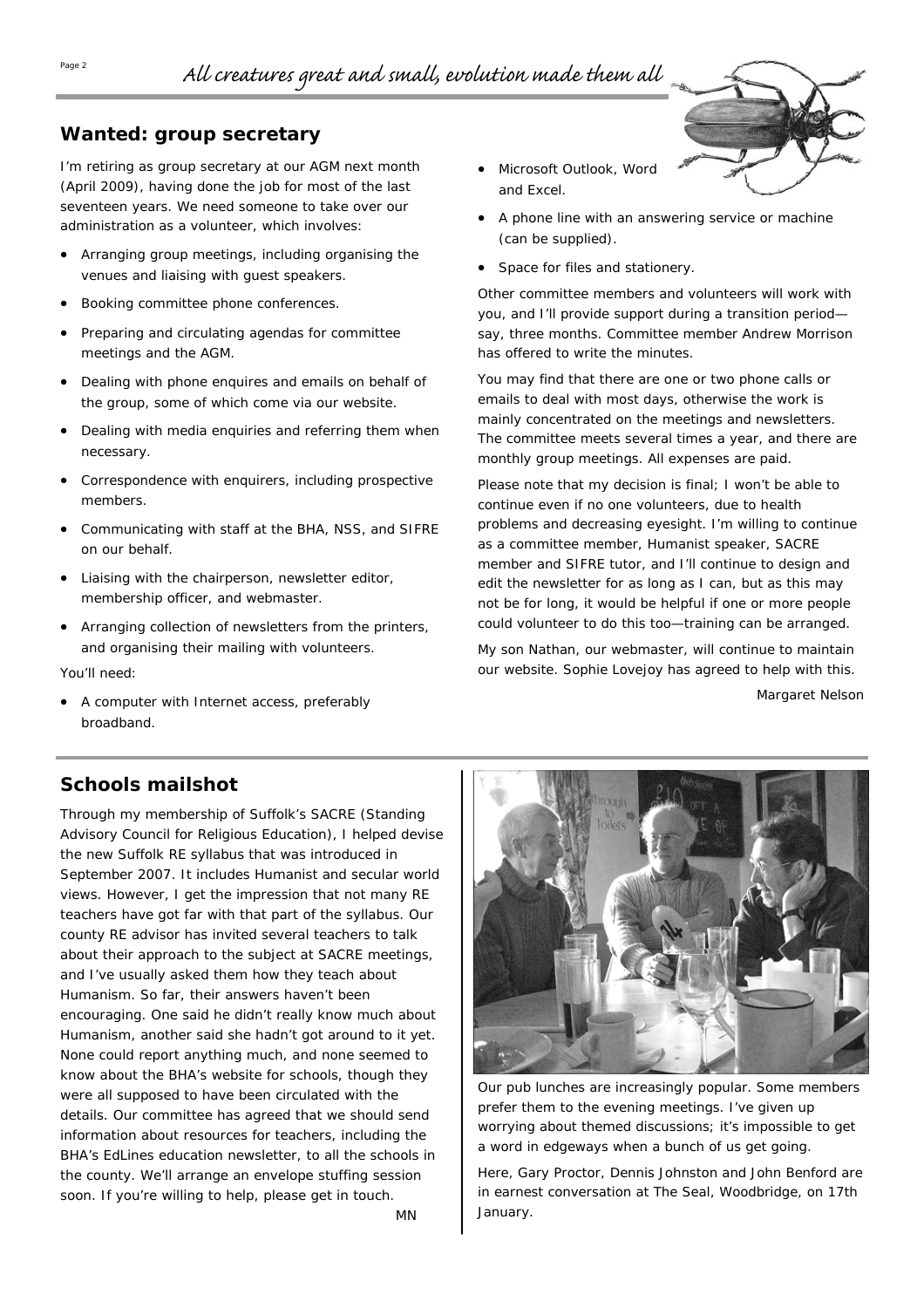#### **Jim Herrick in Suffolk**



At our December meeting, members were lucky enough to share an evening with Jim Herrick (left), one of the leading Humanist thinkers and writers in Britain today. Jim is a former editor of New Humanist and International Humanist News and author of several books including *Humanism: an Introduction*, and *Vision and Reality: a Hundred years of The Freethinker*. With John Pearce, he edited *Seasons of Life*, an "anthology of prose and poetry for secular ceremonies and private reflection", an indispensable volume for Humanist Celebrants like me. Jim called his talk "The Humanist Heritage". We hope to add a podcast to our website. *David Mitchell*

#### **Evolutionary ethics**

Charles Darwin didn't anticipate that within less than two hundred years many of the species he observed would be under threat of extinction. Deforestation is one of the biggest contributors to climate change and the loss of species. Uncontrolled logging to meet the developed world's insatiable demand for wood pulp (used in toilet tissue and other products) and hardwood, and the destruction of the rainforests to plant palm oil and soya crops for a variety of products, has resulted in the threat of extinction to birds like the one shown here, and to many reptiles, mammals (including the orang-utan) and invertebrates.

When shopping, buy recycled paper goods, avoid palm oil (often labelled vegetable oil), and look for the forest stewardship logo on any timber and furniture products. *Illustration—19th century engraving* 

"Lord" Murphy O'Connor? The Times reported last week that the Government is considering offering a peerage to Cardinal Cormac Murphy O'Connor, soon to retire as leader of the

Catholic Church in England and Wales. In the 1980s Murphy O'Connor was the bishop of Arundel and Brighton. Although he was aware that one of his priests—Michael Hill—was a dangerous paedophile, he did nothing to prevent his access to children. Instead, he moved Hill from parish to parish, where he abused more children. The BBC was investigating the matter but inexplicably dropped the story after complaints that Murphy O'Connor was being "persecuted". Hill was eventually caught by the police. Please write to your MP, suggesting that a parliamentary question might be appropriate. O'Connor should be accountable for his inaction, not rewarded with a peerage.

Bill Potts (President of the Humanist Association of the Greater Sacramento Area in the US) read our recent email about this, and replied:

"If the Catholic Church were a business (or, officially a business), the behaviour of its priests would have put it out of business by now. It appears that official investigations and those of investigative journalists have been suppressed to an extent not seen here in the US. The First Amendment to the US Constitution is somewhat helpful in that regard.

"One of the greatest mistakes made by Ronald Reagan (and he made many) was diplomatic recognition of the Vatican and the consequent appointment of an ambassador. As with America's uncritical support of Israel, a presidential reversal of that is tantamount to political suicide."



*Marie Haworth would like Andrew to know how much she enjoyed the evening, and says thank you!*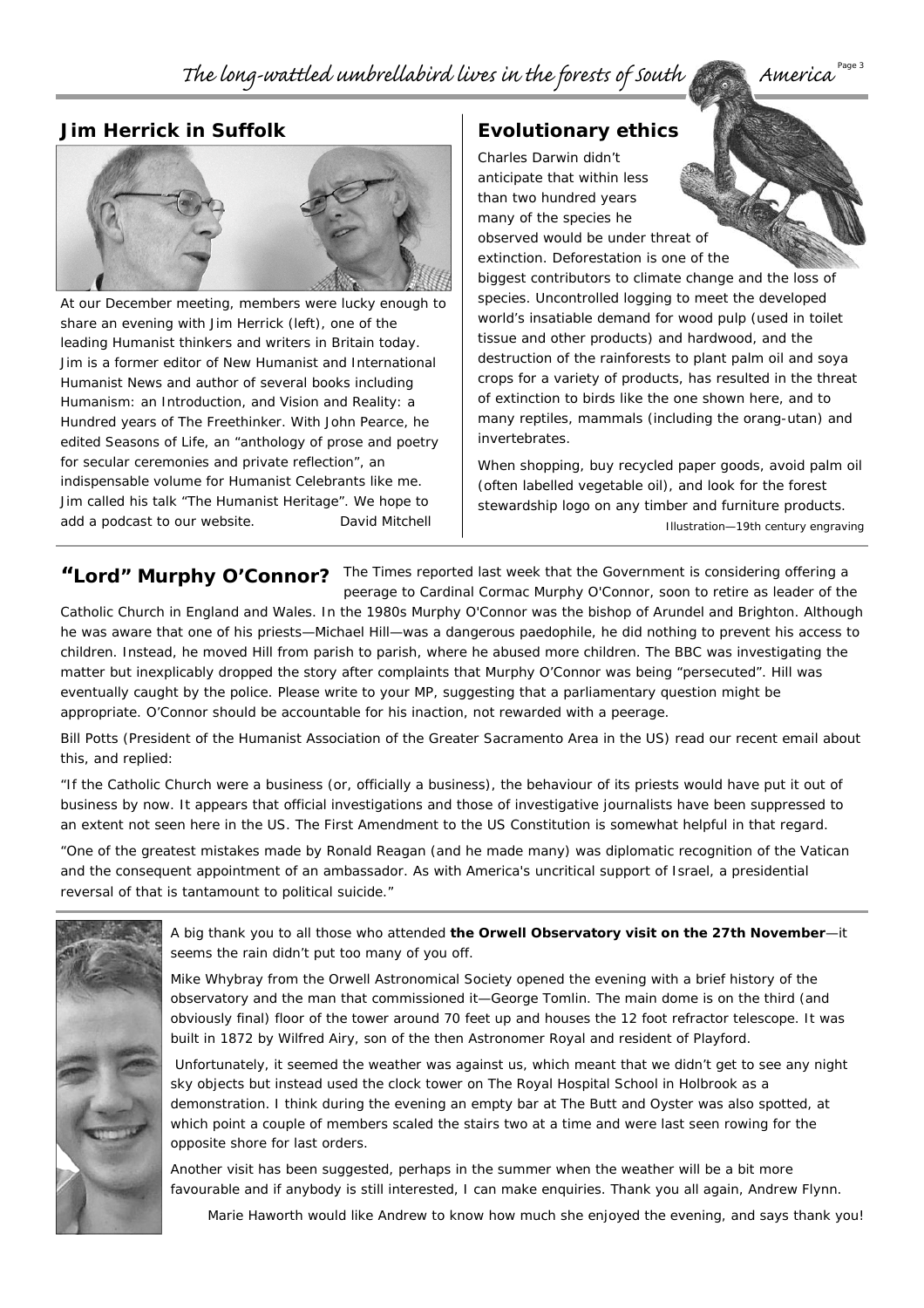### $P_{\text{age 4}}$  Darwin studied fancy pigeons while working on his theory of evolution

### **February meeting—Ten Minute Topics, and other matters**

When we have "Ten Minute Topics", everyone writes something they'd like to discuss on a piece of paper. The topics are drawn at random. At our February meeting they included the nanny state, religious aid organisations and whether we should have Humanist ones, whether global warming is a myth, and a New Scientist article that suggested that belief in a god is an evolutionary advantage. As tends to happen when a bunch of freethinkers get together, there was some lively discussion.

When we were talking about religious and non-religious aid organisations, there was some confusion about The Red Cross, because its symbol was assumed to be religious. It isn't. In August 1864, the First Geneva Convention was adopted and modern international humanitarian law was born. It recognised the red cross on a white background as a single distinctive emblem. Since the emblem was to reflect the neutrality of the armed forces' medical services and the protection conferred on them, the emblem adopted was formed by reversing the colours of the Swiss flag. It's easily recognisable from a distance. The white flag was and remains a symbol of the wish to negotiate or to surrender; firing on anyone displaying it in good faith is unacceptable. The Red Crescent was introduced after the Ottoman Empire authorities said the cross was "offensive" to Muslims.

During the meeting, member Jean Platten said that she'd had difficulty ordering some books from Suffolk County Library. It was alleged that in Suffolk, new books are ordered by a group of librarians, while in Essex, new books are ordered on demand when a certain number of

requests are made by borrowers. I said I'd contact the library service to find out more. Roger McMaster, Head of Suffolk Libraries, has emailed:



"Your colleague is quite correct in that we have a small team of librarians who select new books, including deciding on how many copies to buy. They do this usually three to six months before the publication date. The initial choice is adjusted, if necessary, in terms of quantities in response to customer demand, which we judge from the number of reservations the title attracts. As with Essex an increased number of reservations for the book triggers the purchase of additional copies. So far this seems quite close to the experience that your colleagues and members report.

"However we are very aware that while this process allows us to select books and to have them ready of use on publication date, it cannot be the only way of choosing books for our libraries. Therefore we supplement this selection by buying in response to customer requests and suggestions. This is particularly important to us for older and possibly less popular books."

Mr. McMaster also wrote,

"If you would like me to investigate the particular difficulties your member has encountered, please send me some examples and I would be happy to do so."

Since the meeting, Jean has gone into hospital for surgery for breast cancer, followed by a course of chemotherapy. We hope that she'll soon be on the road to recovery and send her our best wishes. *MN* 

### **Replicating the social functions of religious organisations**

On page 5, John Palmer asks, "There are no Humanist community projects, so far as I know. Should there be a Humanist equivalent of the church groups, going out to do good works but spreading the word at the same time? Or is it enough for us to volunteer and do the good work in existing projects and hope that Humanism is promoted by our example?"

There's been a thread along the same lines on the BHA website members' forum, with some very different opinions. Some regard "spreading the word" as a form of evangelism, and if we don't like religious evangelism, why should it be acceptable for us to do it?

We know that many Humanists do voluntary or charitable work for a variety of organisations, but not under a Humanist or atheist banner. Perhaps because some are sensitive about the accusation that we don't offer

specifically Humanist services, they might say we should, if only to prove that we have a social conscience. Is that a good enough reason?

This subject may come up again soon, when our member Michael Imison will talk about "The BHA's role in contemporary Britain" at one of our next meetings. Michael would like to develop a "Humanist movement"; we hope you'll come to find out what he means by that.

Incidentally, newer members of Suffolk Humanists & Secularists won't know that when the group was smaller and I was fitter, I used to visit elderly and housebound members whenever I could. Increasing pressures on my time and my own health problems put a stop to that. If anyone would like to volunteer for some pastoral care, feel free, though I suppose you'd be expected to have a CRB check nowadays. *MN*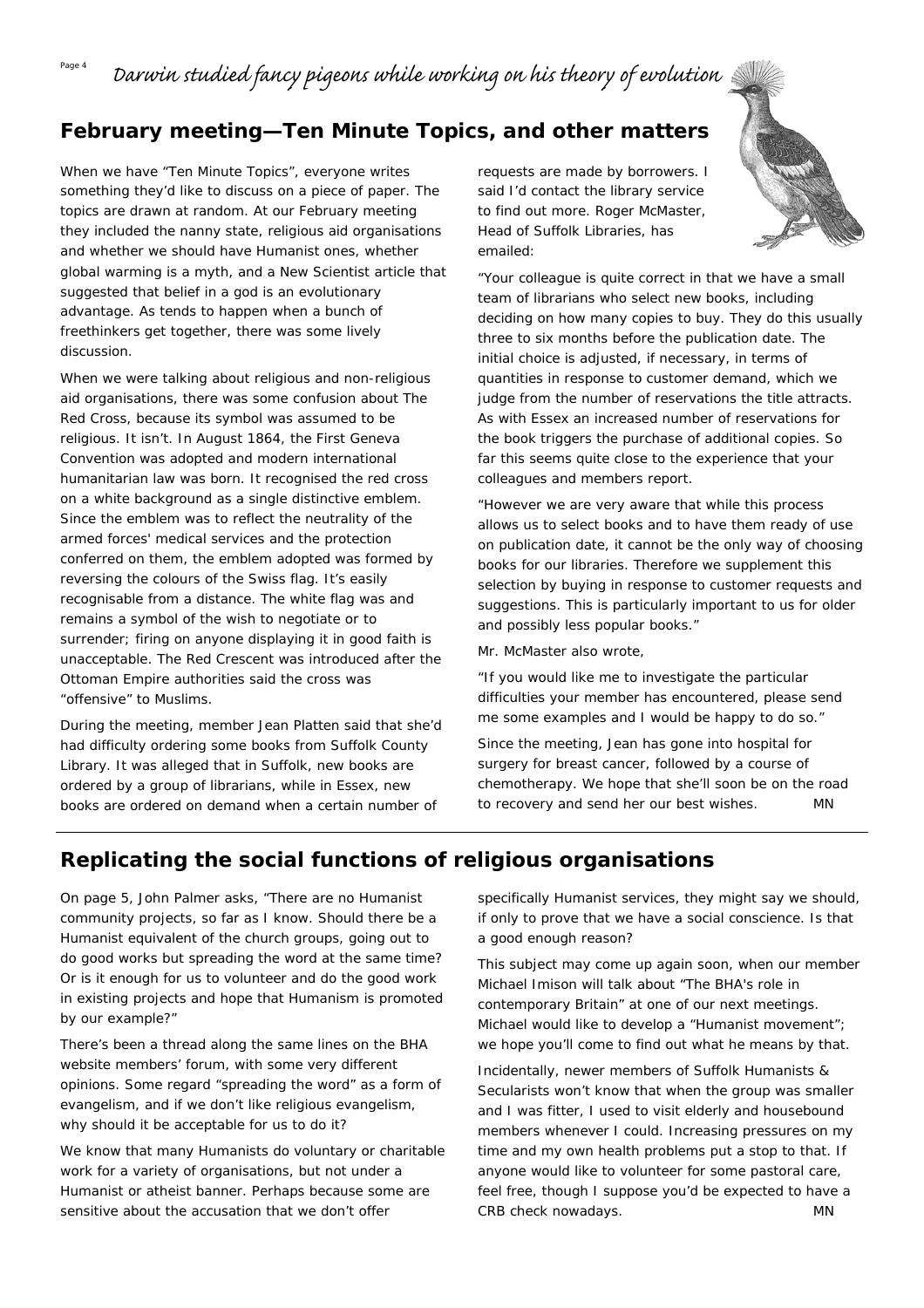#### **Suffolk Inter-Faith Resource February Forum**

SIFRE (Suffolk Inter-Faith Resource) held a Forum of Faiths at University Campus Suffolk on February 10, on the subject of "The impact of the credit crunch on the faith communities of Suffolk and their members". Andrew Morrison and I from Suffolk Humanists & Secularists were there, as well as Christians of various sorts, Buddhists, Sikhs, Muslims and Bahá'ís. A few people claimed to be of no particular persuasion. SIFRE also has Jewish and Pagan members.

A representative of the Triangle Church spoke about the work done on the Triangle Estate, Ipswich, where people needed help with debt, drug addiction, skills acquisition and general advice on improving their finances. The Church works with Christians Against Poverty to provide loans and financial advice. More money and volunteers were needed.

Ipswich & Suffolk Credit Union was explained by a delegate. Its purpose is to promote thrift among members by the accumulation of savings, to provide credit at fair and reasonable rates of interest and, importantly, to give advice on financial matters. The union enables people with little income to stay in the real financial world by organising bank accounts and even debit cards. It also tries to help the old and the long-term sick, who encounter special problems when dealing with banks. Credit unions are neither religious nor political. Volunteers are needed here too.

Borough Councillor Roger Fern gave a presentation on the Umbrella Trust, a charity concerned with alleviating homelessness. He described the Wilbury House shelter, whose facilities are very limited and whose funding is about to end. He also talked about the Ipswich Community Resource Centre, a day centre where help is available with benefit claims, immigration problems and language translation, among other things. The trust aims to help people access all relevant resources, but there are other organisations doing similar work. It would like to bring all resources under one "umbrella", hence its title. Mr. Fern described the problems of homelessness, mental health, alcoholism and debt in Ipswich and suggested the need for an assessment centre and hostel where overnight shelter and support could be provided. He strongly defended the secular status of the trust.

A Muslim with a restaurant in Ipswich described the effect of the crunch on his business and community. Mosques were only used for prayer, but they had associated community areas. Family help and support were important. His restaurant had suffered a decrease in turnover during recent months, as had the taxi businesses of family and friends. These losses came about because people could no longer afford to eat out as much, or enjoy other entertainments. Interestingly, the

speaker said that he and many Muslims used normal banks for mortgages and loans, rather than banks running under Islamic law (Sharia). Sharia prohibits the payment of fees for the renting of money for specific terms.

Bishop Paulo Pereira of the Church of Jesus Christ of Latter-Day Saints (the Mormons) talked about the projects his community undertakes and how they are funded. Mormons are expected to fast for 24 hours every month, from ten years of age. The money saved is donated to welfare. The Mormons accept no government benefits and are expected to be self-sufficient. They carry out community projects, large and small, with volunteer days where task-forces are organised to quickly complete work, apparently along the lines of "Ground Force". The bishop said that their projects are not limited only to members of the Mormon Church. The church also offers help with financial planning and employment.

Living a simple life was how Buddhists responded to financial problems, in bad times or good, according to Jnanamitra Emmett of the Western Buddhist Order. The intention was to be "innocent" in relation to money. The Buddhist community looked after itself. Money was raised through fasting. The speaker said that the receipt of a state pension raises community members' incomes considerably.

Bhupindar Singh Sually spelled out three Sikh precepts: Remember God; earn an honest living; share what you have. Emphasis was placed by him on respect for the elderly. This, and the way that Sikhs share meals and eat together, lead to community care of vulnerable people, at all times, not just in times of depression.

A YMCA representative described the work his organisation is doing to help with housing the displaced young, and what it hoped to do with a projected community and skills project.

Even before the credit crunch, the need for more finance was a major factor for some communities. Other communities carry on working as they have always done, but with more calls on their resources. And, where relevant, there is the continuing need for more volunteers.

There are no Humanist community projects, so far as I know. Should there be a Humanist equivalent of the church groups, going out to do good works but spreading the word at the same time? Or is it enough for us to volunteer and do the good work in existing projects and hope that Humanism is promoted by our example?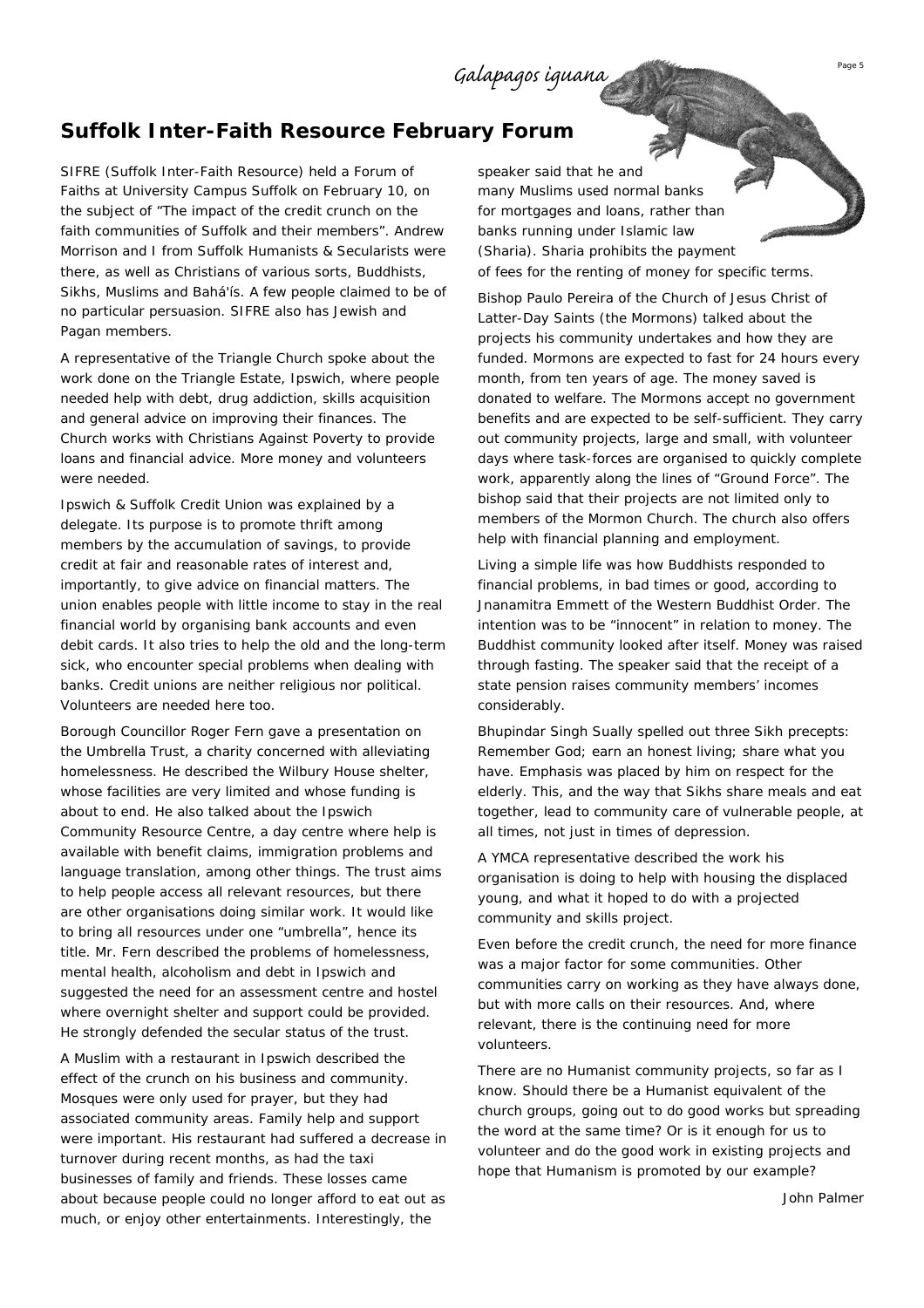<sup>Page 6</sup> "…endless forms most beautiful and most wonderful …" - Marine invertebrate

#### **BHA annual groups meeting, October**

The British Humanist Association affiliated local groups meeting (GRAM) at Conway Hall, London, on 15th October, was attended by staff and over fifty delegates. Agenda items ranged from a talk on Humanist schools in Uganda, an amusing pre-lunch "aperitif" from Dennis Cobell (Lewisham), to reports about local group support and the new Humanist science group. A show of hands indicated that for more than half those attending, it was their first such meeting.

Steve Hurd, from South Cheshire and North Staffordshire Humanists (SCANS), spoke about three Humanist Schools in Uganda, which have been sponsored in part by members of the North East Humanist group. Through the work of this group, along with Steve Hurd, the International Humanist & Ethical Union got involved, resulting in more sponsorship and funding for some of the schools.

Darrell Thomas from Essex gave a presentation about membership and recruitment. The Essex group has about 100 members. After an analysis of their postcodes, a drive to recruit in the Southend area is starting, with a local discussion group. Future initiatives will be aimed at publicity, schools, and the west of the county. Sunday morning meetings followed by a pub lunch have proved popular.

Hanne Stinson, BHA Executive Director, outlined the BHA's initiatives:

- Campaigning, national and local;
- Emphasis on education issues;
- Promotion of the understanding of what Humanism is;
- Publicity initiatives, like the forthcoming "atheist buses" campaign;
- Ceremonies, as a way of "doing Humanism";
- Humanism in communities;
- Humanist chaplains;
- International work.

The important current objectives of the BHA are:

- To ensure that every person who is a Humanist can identify with a Humanist organisation;
- To ensure that the UK's laws contain no discrimination based on belief;
- To ensure that public services are secular;
- To ensure that Humanist ceremonies are widely available.

Someone asked about a merger between the BHA and the National Secular Society. Hanna responded that the BHA is a charity and the NSS isn't, making a merger impossible, and that the NSS was a campaigning society, widely regarded as anti-religious, while the BHA was seen as being more tolerant and gains advantages from this in government circles, etc.

The BHA has financial issues, brought about by the current financial crisis.

Dennis Cobell's pre-lunch contribution was a funny item, quoting from "The Dog Allusion", written by Martin Rowson and published by Vintage Books.

Danny Collman from Birmingham began a discussion called "Are Humanists against religion?" by saying that Humanists don't sing, and asking why there's no Humanist choir. Presumably, this was a reference to the Salvation Army or Christian happy-clappies, but his point was lost on most delegates. Then there was a lively exchange between Danny and Sue Lord from Bromley, barely relevant to the subject. Amidst the verbal sparring, Danny revealed that the Birmingham Humanist group had voted "overwhelmingly" that Humanism *is*  against religion.

Bob Churchill, BHA membership officer, spoke about local group support and the benefit to a group of an effective website. Up to date meeting details and calendars were important, and photos of group meetings helped to foster group awareness. Flexibility of subscription periods can help membership renewal. A competition for the best group website led to a short list of six, one of which was our site, but the prize was won by Berkshire Humanists. The BHA welcomes short articles from group members for inclusion in the BHA Newsletter; several delegates expressed surprise at the existence of such a newsletter.

Pepper Harow spoke next, reviewing her BHA Local Development Project. 150 volunteers are enrolled in the project and have contacted 200 local authorities on the project's behalf. The general approach was to ensure that "faith" agendas became "religion or belief" agendas. Most of the talk by Pepper was made up of the content of her Suffolk H&S presentation earlier last year.

Michael Imison, representing the BHA and the Norfolk group, posed the question: what are groups NOT doing? It was suggested that Humanism should occupy the area covered by religion and that Humanism should find ways to celebrate humanity.

The Promotion and Marketing Group presentation, by Kim Northwood, covered membership-raising projects, reusable leaflets, posters and flyers, business cards and books. The group has a website—www.Humanismpmg.org.uk—and a Yahoo e-group. One of its most effective projects was a tie-up with the organ donor *(Continued on page 7)*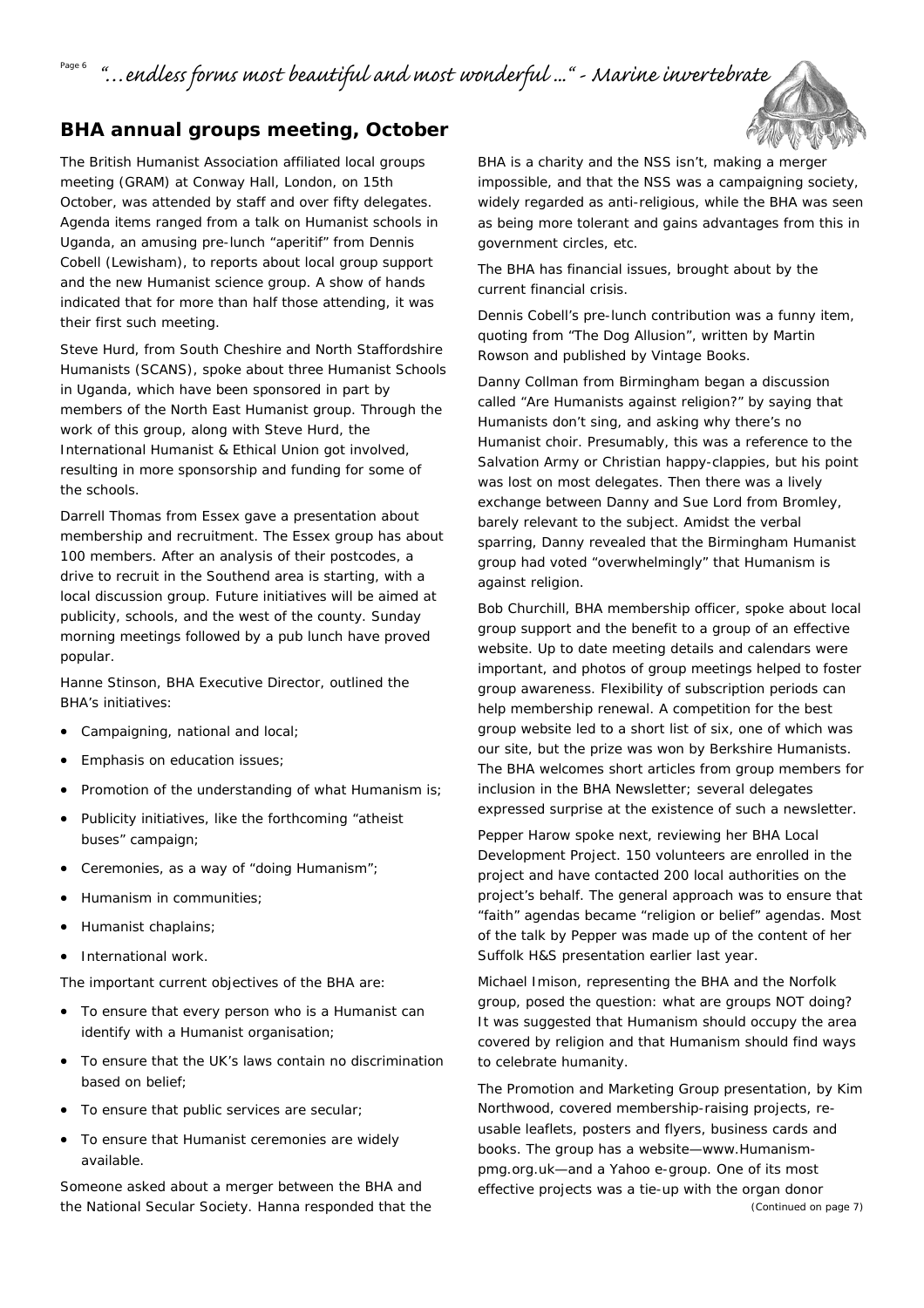#### **BHA local development.**

The BHA's Local Development Officer, Pepper Harow, spoke at our October meeting about the BHA's Local Development Project. The BHA wants "inclusion in local authority work" and "equality for the non-religious". The project's aims are:

- To engage representatives of humanists and other non-religious people within local activity
- To identify how humanists and non-religious people might contribute effectively to the work of local authority equality bodies and networks
- To work with local authorities to improve their work in the religion and belief field
- To set up a network of volunteers.
- To set up a support structure—Yahoo e-Group, Workshops, Local Development Officer.

Volunteers are individual members of the BHA; groups aren't involved. However, we're already involved with Suffolk local authorities, through Suffolk Inter-Faith Resource and our own initiatives.

If you weren't at the meeting and would like a copy of Pepper's presentation, please email or send a SAE.

#### *(Continued from page 6)*

campaign, where Humanists research and promote organ donation in public places and at the same time take the opportunity to distribute Humanist information. Devon Humanists found this approach useful.

The science group continues to develop, with a website www.bhascience.org.uk—and a Yahoo e-group. Its members may be available for talks at group meetings. A name change to "Humanists for Science" is being considered.

Issues arising from the meeting were:

- Most groups seem to operate with about 80 to 100 members, with a hard-core of a dozen or so regulars.
- Recruitment is a significant issue.
- A variety of meeting types, such as Sunday morning discussion groups/pub lunches, seem to promote interest.
- Campaigns tied to other subjects, like organ donation, are useful.
- Current membership analysis could lead to areas of development.
- Flexibility of membership terms/costs can improve renewal.

*John Palmer & Andrew Morrison* 

#### **THERE'S PROBABLY NO GOD.** NOW STOP WORRYING AND ENJOY YOUR LIFI

The Atheist Bus campaign has been a huge success, with buses bearing the slogan "There's probably no God, now stop worrying and enjoy your life" all over the country. The idea even spread abroad. The nearest atheist buses to us were from the Norwich bus depot, some of which crossed the border into north Suffolk. However, if you didn't see one, you can have a car sticker instead. Ask if you'd like to know how to get one.

The only problem with the bus adverts is that lots of people didn't understand why they said "probably", and why they might be worrying. They were a response to some ads from a Christian organisation that promised non-believers an eternity in a lake of hellfire. We thought we might have some Suffolk car stickers, with a different slogan and our website URL. Any suggestions what the slogan should be?

**Our website attracts lots of visitors from all over the world and the number of registered users is growing, but what we can't understand is why they're so shy. More comments and forum topics please!** 

We weren't upset that we didn't win the group website competition. The new Berkshire website is very good (www.berkshirehumanists.org.uk), but ours has far more traffic (10,000s of hits) than any other and many more pages of stimulating content, as well as a brilliant design (thanks to webmaster Nathan). Besides, hardly anyone knew about the competition—who voted?

We have a flexible payment system; our members can pay by standing order, which means their membership starts at any time of the year—and we're cheap! A basic £5 for everyone, plus whatever you care to donate (we have some very generous members). If you haven't joined yet, why not?

Our membership has steadily increased over the last couple of years (it's currently 75, with a few more poised to sign up), and the average age of our members is going down, so we must be doing something right.

Suffolk Humanists & Secularists are affiliated to the BHA and the NSS; we're not a branch of either. Like all local groups, we're autonomous. Some local groups are more independent than others, some are more active than

> others. Our success depends on having a core group of committed members with time and energy to spare.

> > *Margaret Nelson*